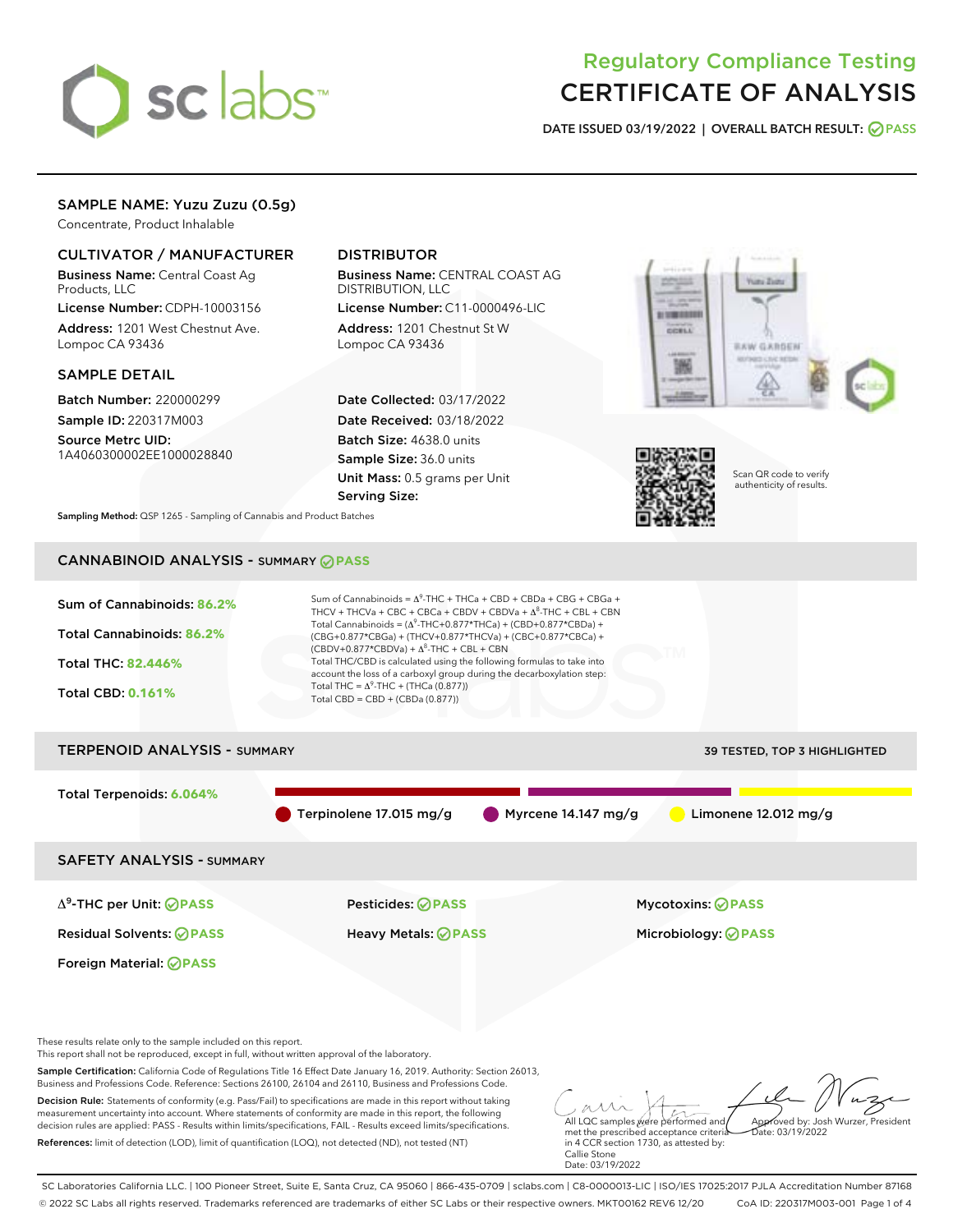



YUZU ZUZU (0.5G) | DATE ISSUED 03/19/2022 | OVERALL BATCH RESULT: O PASS

## CANNABINOID TEST RESULTS - 03/18/2022 2 PASS

Tested by high-performance liquid chromatography with diode-array detection (HPLC-DAD). **Method:** QSP 1157 - Analysis of Cannabinoids by HPLC-DAD

#### TOTAL CANNABINOIDS: **86.2%**

Total Cannabinoids (Total THC) + (Total CBD) + (Total CBG) + (Total THCV) + (Total CBC) +  $(Total$  CBDV) +  $\Delta$ <sup>8</sup>-THC + CBL + CBN

TOTAL THC: **82.446%** Total THC (Δ<sup>9</sup> -THC+0.877\*THCa)

TOTAL CBD: **0.161%**

Total CBD (CBD+0.877\*CBDa)

TOTAL CBG: 2.758% Total CBG (CBG+0.877\*CBGa)

TOTAL THCV: 0.4% Total THCV (THCV+0.877\*THCVa)

TOTAL CBC: ND Total CBC (CBC+0.877\*CBCa)

TOTAL CBDV: ND Total CBDV (CBDV+0.877\*CBDVa)

| <b>COMPOUND</b>  | LOD/LOQ<br>(mg/g)          | <b>MEASUREMENT</b><br><b>UNCERTAINTY</b><br>(mg/g) | <b>RESULT</b><br>(mg/g) | <b>RESULT</b><br>(%) |
|------------------|----------------------------|----------------------------------------------------|-------------------------|----------------------|
| $\Lambda^9$ -THC | 0.06/0.26                  | ±22.096                                            | 824.46                  | 82.446               |
| <b>CBG</b>       | 0.06/0.19                  | ±0.847                                             | 27.58                   | 2.758                |
| <b>THCV</b>      | 0.1 / 0.2                  | ±0.16                                              | 4.0                     | 0.40                 |
| $\Lambda^8$ -THC | 0.1/0.4                    | ±0.16                                              | 2.5                     | 0.25                 |
| <b>CBN</b>       | 0.1 / 0.3                  | ±0.09                                              | 1.8                     | 0.18                 |
| <b>CBD</b>       | 0.07/0.29                  | ±0.058                                             | 1.61                    | 0.161                |
| <b>THCa</b>      | 0.05/0.14                  | N/A                                                | <b>ND</b>               | <b>ND</b>            |
| <b>THCVa</b>     | 0.07 / 0.20                | N/A                                                | <b>ND</b>               | <b>ND</b>            |
| <b>CBDa</b>      | 0.02/0.19                  | N/A                                                | <b>ND</b>               | <b>ND</b>            |
| <b>CBDV</b>      | 0.04 / 0.15                | N/A                                                | <b>ND</b>               | <b>ND</b>            |
| <b>CBDVa</b>     | 0.03/0.53                  | N/A                                                | <b>ND</b>               | <b>ND</b>            |
| <b>CBGa</b>      | 0.1 / 0.2                  | N/A                                                | <b>ND</b>               | <b>ND</b>            |
| <b>CBL</b>       | 0.06 / 0.24                | N/A                                                | <b>ND</b>               | <b>ND</b>            |
| <b>CBC</b>       | 0.2 / 0.5                  | N/A                                                | <b>ND</b>               | <b>ND</b>            |
| <b>CBCa</b>      | 0.07/0.28                  | N/A                                                | <b>ND</b>               | <b>ND</b>            |
|                  | <b>SUM OF CANNABINOIDS</b> |                                                    | 862.0 mg/g              | 86.2%                |

#### **UNIT MASS: 0.5 grams per Unit**

| $\Delta^9$ -THC per Unit               | 1100 per-package limit | 412.23 mg/unit | <b>PASS</b> |
|----------------------------------------|------------------------|----------------|-------------|
| <b>Total THC per Unit</b>              |                        | 412.23 mg/unit |             |
| <b>CBD</b> per Unit                    |                        | $0.80$ mg/unit |             |
| <b>Total CBD per Unit</b>              |                        | $0.80$ mg/unit |             |
| <b>Sum of Cannabinoids</b><br>per Unit |                        | 431.0 mg/unit  |             |
| <b>Total Cannabinoids</b><br>per Unit  |                        | 430.9 mg/unit  |             |

| <b>COMPOUND</b>        | LOD/LOQ<br>(mg/g) | ASUREM<br><b>UNCERTAINTY</b><br>(mg/g) | <b>RESULT</b><br>(mg/g) | <b>RESULT</b><br>$(\%)$ |
|------------------------|-------------------|----------------------------------------|-------------------------|-------------------------|
| Terpinolene            | 0.008 / 0.026     | ±0.2705                                | 17.015                  | 1.7015                  |
| <b>Myrcene</b>         | 0.008 / 0.025     | ±0.1415                                | 14.147                  | 1.4147                  |
| Limonene               | 0.005 / 0.016     | $\pm 0.1333$                           | 12.012                  | 1.2012                  |
| β-Caryophyllene        | 0.004 / 0.012     | ±0.1305                                | 4.711                   | 0.4711                  |
| $\beta$ -Pinene        | 0.004 / 0.014     | ±0.0245                                | 2.750                   | 0.2750                  |
| $\alpha$ -Pinene       | 0.005 / 0.017     | ±0.0145                                | 2.164                   | 0.2164                  |
| Linalool               | 0.009 / 0.032     | ±0.0356                                | 1.203                   | 0.1203                  |
| $\alpha$ -Humulene     | 0.009/0.029       | ±0.0298                                | 1.192                   | 0.1192                  |
| $\beta$ -Ocimene       | 0.006 / 0.020     | ±0.0262                                | 1.049                   | 0.1049                  |
| $\alpha$ -Phellandrene | 0.006 / 0.020     | ±0.0071                                | 0.674                   | 0.0674                  |
| Fenchol                | 0.010 / 0.034     | ±0.0194                                | 0.645                   | 0.0645                  |
| <b>Terpineol</b>       | 0.009 / 0.031     | ±0.0266                                | 0.556                   | 0.0556                  |
| $\Delta^3$ -Carene     | 0.005 / 0.018     | ±0.0059                                | 0.534                   | 0.0534                  |
| $\alpha$ -Terpinene    | 0.005 / 0.017     | ±0.0055                                | 0.476                   | 0.0476                  |
| $\gamma$ -Terpinene    | 0.006 / 0.018     | ±0.0040                                | 0.294                   | 0.0294                  |
| trans-ß-Farnesene      | 0.008 / 0.025     | ±0.0066                                | 0.239                   | 0.0239                  |
| Camphene               | 0.005 / 0.015     | ±0.0018                                | 0.202                   | 0.0202                  |
| <b>Borneol</b>         | 0.005 / 0.016     | ±0.0038                                | 0.117                   | 0.0117                  |
| Nerolidol              | 0.006 / 0.019     | ±0.0055                                | 0.112                   | 0.0112                  |
| $\alpha$ -Bisabolol    | 0.008 / 0.026     | ±0.0040                                | 0.096                   | 0.0096                  |
| Geraniol               | 0.002 / 0.007     | ±0.0026                                | 0.075                   | 0.0075                  |
| Valencene              | 0.009 / 0.030     | ±0.0033                                | 0.062                   | 0.0062                  |
| Eucalyptol             | 0.006 / 0.018     | ±0.0011                                | 0.056                   | 0.0056                  |
| Sabinene               | 0.004 / 0.014     | ±0.0004                                | 0.048                   | 0.0048                  |
| p-Cymene               | 0.005 / 0.016     | ±0.0009                                | 0.044                   | 0.0044                  |
| Fenchone               | 0.009 / 0.028     | ±0.0009                                | 0.042                   | 0.0042                  |
| Guaiol                 | 0.009 / 0.030     | ±0.0014                                | 0.038                   | 0.0038                  |
| Caryophyllene<br>Oxide | 0.010 / 0.033     | ±0.0012                                | 0.033                   | 0.0033                  |
| Sabinene Hydrate       | 0.006 / 0.022     | ±0.0007                                | 0.024                   | 0.0024                  |
| Citronellol            | 0.003 / 0.010     | ±0.0006                                | 0.017                   | 0.0017                  |
| Nerol                  | 0.003 / 0.011     | ±0.0004                                | 0.013                   | 0.0013                  |
| Isopulegol             | 0.005 / 0.016     | N/A                                    | ND                      | <b>ND</b>               |
| Camphor                | 0.006 / 0.019     | N/A                                    | <b>ND</b>               | <b>ND</b>               |
| Isoborneol             | 0.004 / 0.012     | N/A                                    | ND                      | ND                      |
| Menthol                | 0.008 / 0.025     | N/A                                    | ND                      | <b>ND</b>               |
| Pulegone               | 0.003 / 0.011     | N/A                                    | <b>ND</b>               | <b>ND</b>               |
| <b>Geranyl Acetate</b> | 0.004 / 0.014     | N/A                                    | ND                      | ND                      |
| $\alpha$ -Cedrene      | 0.005 / 0.016     | N/A                                    | ND                      | <b>ND</b>               |
| Cedrol                 | 0.008 / 0.027     | N/A                                    | <b>ND</b>               | <b>ND</b>               |

TOTAL TERPENOIDS 60.640 mg/g 6.064%

SC Laboratories California LLC. | 100 Pioneer Street, Suite E, Santa Cruz, CA 95060 | 866-435-0709 | sclabs.com | C8-0000013-LIC | ISO/IES 17025:2017 PJLA Accreditation Number 87168 © 2022 SC Labs all rights reserved. Trademarks referenced are trademarks of either SC Labs or their respective owners. MKT00162 REV6 12/20 CoA ID: 220317M003-001 Page 2 of 4

# TERPENOID TEST RESULTS - 03/19/2022

Terpene analysis utilizing gas chromatography-flame ionization detection (GC-FID). **Method:** QSP 1192 - Analysis of Terpenoids by GC-FID

MEASUREMENT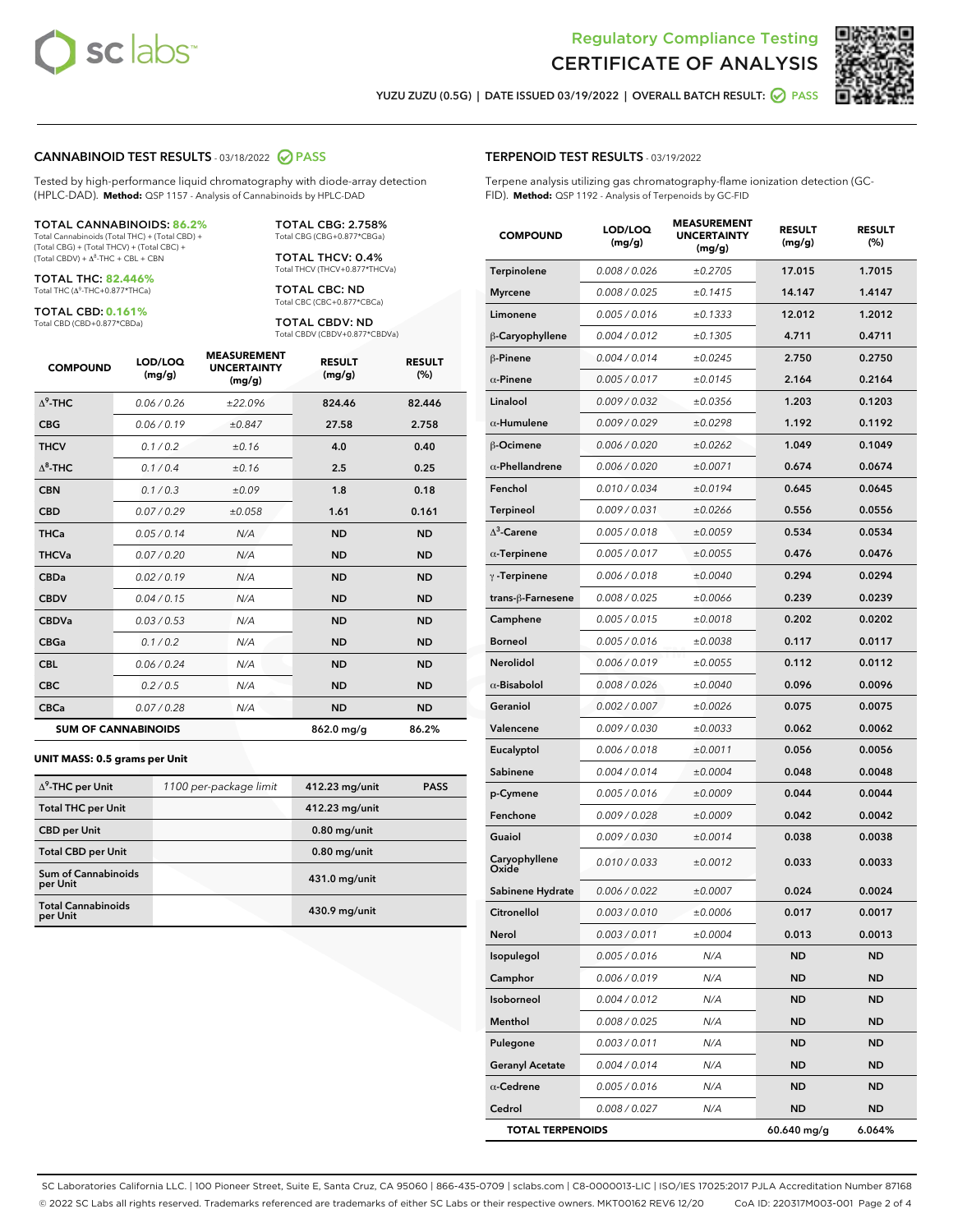



YUZU ZUZU (0.5G) | DATE ISSUED 03/19/2022 | OVERALL BATCH RESULT: ● PASS

# CATEGORY 1 PESTICIDE TEST RESULTS - 03/19/2022 2 PASS

Pesticide and plant growth regulator analysis utilizing high-performance liquid chromatography-mass spectrometry (HPLC-MS) or gas chromatography-mass spectrometry (GC-MS). \*GC-MS utilized where indicated. **Method:** QSP 1212 - Analysis of Pesticides and Mycotoxins by LC-MS or QSP 1213 - Analysis of Pesticides by GC-MS

| <b>COMPOUND</b>             | LOD/LOQ<br>$(\mu g/g)$ | <b>ACTION</b><br>LIMIT<br>$(\mu g/g)$ | <b>MEASUREMENT</b><br><b>UNCERTAINTY</b><br>$(\mu g/g)$ | <b>RESULT</b><br>$(\mu g/g)$ | <b>RESULT</b> |
|-----------------------------|------------------------|---------------------------------------|---------------------------------------------------------|------------------------------|---------------|
| <b>Aldicarb</b>             | 0.03 / 0.08            | $\geq$ LOD                            | N/A                                                     | <b>ND</b>                    | <b>PASS</b>   |
| Carbofuran                  | 0.02 / 0.05            | $\ge$ LOD                             | N/A                                                     | <b>ND</b>                    | <b>PASS</b>   |
| Chlordane*                  | 0.03/0.08              | $>$ LOD                               | N/A                                                     | <b>ND</b>                    | <b>PASS</b>   |
| Chlorfenapyr*               | 0.03/0.10              | $>$ LOD                               | N/A                                                     | <b>ND</b>                    | <b>PASS</b>   |
| Chlorpyrifos                | 0.02 / 0.06            | $>$ LOD                               | N/A                                                     | <b>ND</b>                    | <b>PASS</b>   |
| Coumaphos                   | 0.02 / 0.07            | $\geq$ LOD                            | N/A                                                     | <b>ND</b>                    | <b>PASS</b>   |
| <b>Daminozide</b>           | 0.02 / 0.07            | $\ge$ LOD                             | N/A                                                     | <b>ND</b>                    | <b>PASS</b>   |
| <b>Dichlorvos</b><br>(DDVP) | 0.03/0.09              | $\geq$ LOD                            | N/A                                                     | <b>ND</b>                    | <b>PASS</b>   |
| Dimethoate                  | 0.03 / 0.08            | $>$ LOD                               | N/A                                                     | <b>ND</b>                    | <b>PASS</b>   |
| Ethoprophos                 | 0.03/0.10              | $\geq$ LOD                            | N/A                                                     | <b>ND</b>                    | <b>PASS</b>   |
| Etofenprox                  | 0.02 / 0.06            | > LOD                                 | N/A                                                     | <b>ND</b>                    | <b>PASS</b>   |
| Fenoxycarb                  | 0.03 / 0.08            | $\geq$ LOD                            | N/A                                                     | <b>ND</b>                    | <b>PASS</b>   |
| Fipronil                    | 0.03 / 0.08            | $\ge$ LOD                             | N/A                                                     | <b>ND</b>                    | <b>PASS</b>   |
| Imazalil                    | 0.02 / 0.06            | $\ge$ LOD                             | N/A                                                     | <b>ND</b>                    | <b>PASS</b>   |
| <b>Methiocarb</b>           | 0.02 / 0.07            | $\ge$ LOD                             | N/A                                                     | <b>ND</b>                    | <b>PASS</b>   |
| Parathion-methyl            | 0.03/0.10              | > LOD                                 | N/A                                                     | <b>ND</b>                    | <b>PASS</b>   |
| <b>Mevinphos</b>            | 0.03/0.09              | $\ge$ LOD                             | N/A                                                     | <b>ND</b>                    | <b>PASS</b>   |
| Paclobutrazol               | 0.02 / 0.05            | $\ge$ LOD                             | N/A                                                     | <b>ND</b>                    | <b>PASS</b>   |
| Propoxur                    | 0.03 / 0.09            | $\geq$ LOD                            | N/A                                                     | <b>ND</b>                    | <b>PASS</b>   |
| Spiroxamine                 | 0.03 / 0.08            | $\ge$ LOD                             | N/A                                                     | <b>ND</b>                    | <b>PASS</b>   |
| Thiacloprid                 | 0.03/0.10              | $>$ LOD                               | N/A                                                     | <b>ND</b>                    | <b>PASS</b>   |

# CATEGORY 2 PESTICIDE TEST RESULTS - 03/19/2022 @ PASS

| <b>COMPOUND</b>          | LOD/LOO<br>$(\mu g/g)$ | <b>ACTION</b><br>LIMIT<br>$(\mu g/g)$ | <b>MEASUREMENT</b><br><b>UNCERTAINTY</b><br>$(\mu g/g)$ | <b>RESULT</b><br>$(\mu g/g)$ | <b>RESULT</b> |
|--------------------------|------------------------|---------------------------------------|---------------------------------------------------------|------------------------------|---------------|
| Abamectin                | 0.03/0.10              | 0.1                                   | N/A                                                     | <b>ND</b>                    | <b>PASS</b>   |
| Acephate                 | 0.02/0.07              | 0.1                                   | N/A                                                     | <b>ND</b>                    | <b>PASS</b>   |
| Acequinocyl              | 0.02/0.07              | 0.1                                   | N/A                                                     | <b>ND</b>                    | <b>PASS</b>   |
| Acetamiprid              | 0.02/0.05              | 0.1                                   | N/A                                                     | <b>ND</b>                    | <b>PASS</b>   |
| Azoxystrobin             | 0.02/0.07              | 0.1                                   | N/A                                                     | <b>ND</b>                    | <b>PASS</b>   |
| <b>Bifenazate</b>        | 0.01/0.04              | 0.1                                   | N/A                                                     | <b>ND</b>                    | <b>PASS</b>   |
| <b>Bifenthrin</b>        | 0.02 / 0.05            | 3                                     | N/A                                                     | <b>ND</b>                    | <b>PASS</b>   |
| <b>Boscalid</b>          | 0.03/0.09              | 0.1                                   | N/A                                                     | <b>ND</b>                    | <b>PASS</b>   |
| Captan                   | 0.19/0.57              | 0.7                                   | N/A                                                     | <b>ND</b>                    | <b>PASS</b>   |
| Carbaryl                 | 0.02/0.06              | 0.5                                   | N/A                                                     | <b>ND</b>                    | <b>PASS</b>   |
| Chlorantranilip-<br>role | 0.04/0.12              | 10                                    | N/A                                                     | <b>ND</b>                    | <b>PASS</b>   |
| Clofentezine             | 0.03/0.09              | 0.1                                   | N/A                                                     | <b>ND</b>                    | <b>PASS</b>   |

# CATEGORY 2 PESTICIDE TEST RESULTS - 03/19/2022 continued

| <b>COMPOUND</b>               | LOD/LOQ<br>(µg/g) | <b>ACTION</b><br><b>LIMIT</b><br>(µg/g) | <b>MEASUREMENT</b><br><b>UNCERTAINTY</b><br>(µg/g) | <b>RESULT</b><br>(µg/g) | <b>RESULT</b> |
|-------------------------------|-------------------|-----------------------------------------|----------------------------------------------------|-------------------------|---------------|
| Cyfluthrin                    | 0.12 / 0.38       | $\overline{c}$                          | N/A                                                | <b>ND</b>               | <b>PASS</b>   |
| Cypermethrin                  | 0.11 / 0.32       | $\mathcal{I}$                           | N/A                                                | <b>ND</b>               | PASS          |
| <b>Diazinon</b>               | 0.02 / 0.05       | 0.1                                     | N/A                                                | <b>ND</b>               | <b>PASS</b>   |
| Dimethomorph                  | 0.03 / 0.09       | 2                                       | N/A                                                | <b>ND</b>               | <b>PASS</b>   |
| Etoxazole                     | 0.02 / 0.06       | 0.1                                     | N/A                                                | ND                      | <b>PASS</b>   |
| Fenhexamid                    | 0.03 / 0.09       | 0.1                                     | N/A                                                | <b>ND</b>               | <b>PASS</b>   |
| Fenpyroximate                 | 0.02 / 0.06       | 0.1                                     | N/A                                                | <b>ND</b>               | <b>PASS</b>   |
| Flonicamid                    | 0.03 / 0.10       | 0.1                                     | N/A                                                | <b>ND</b>               | <b>PASS</b>   |
| Fludioxonil                   | 0.03 / 0.10       | 0.1                                     | N/A                                                | ND                      | <b>PASS</b>   |
| Hexythiazox                   | 0.02 / 0.07       | 0.1                                     | N/A                                                | <b>ND</b>               | <b>PASS</b>   |
| Imidacloprid                  | 0.04 / 0.11       | 5                                       | N/A                                                | <b>ND</b>               | <b>PASS</b>   |
| Kresoxim-methyl               | 0.02 / 0.07       | 0.1                                     | N/A                                                | <b>ND</b>               | <b>PASS</b>   |
| <b>Malathion</b>              | 0.03 / 0.09       | 0.5                                     | N/A                                                | <b>ND</b>               | <b>PASS</b>   |
| Metalaxyl                     | 0.02 / 0.07       | $\overline{c}$                          | N/A                                                | <b>ND</b>               | <b>PASS</b>   |
| Methomyl                      | 0.03 / 0.10       | $\mathcal{I}$                           | N/A                                                | <b>ND</b>               | <b>PASS</b>   |
| Myclobutanil                  | 0.03/0.09         | 0.1                                     | N/A                                                | <b>ND</b>               | <b>PASS</b>   |
| Naled                         | 0.02 / 0.07       | 0.1                                     | N/A                                                | <b>ND</b>               | <b>PASS</b>   |
| Oxamyl                        | 0.04 / 0.11       | 0.5                                     | N/A                                                | <b>ND</b>               | <b>PASS</b>   |
| Pentachloronitro-<br>benzene* | 0.03 / 0.09       | 0.1                                     | N/A                                                | <b>ND</b>               | <b>PASS</b>   |
| Permethrin                    | 0.04 / 0.12       | 0.5                                     | N/A                                                | <b>ND</b>               | <b>PASS</b>   |
| Phosmet                       | 0.03 / 0.10       | 0.1                                     | N/A                                                | <b>ND</b>               | <b>PASS</b>   |
| Piperonyl<br><b>Butoxide</b>  | 0.02 / 0.07       | 3                                       | N/A                                                | <b>ND</b>               | <b>PASS</b>   |
| Prallethrin                   | 0.03 / 0.08       | 0.1                                     | N/A                                                | <b>ND</b>               | <b>PASS</b>   |
| Propiconazole                 | 0.02 / 0.07       | 0.1                                     | N/A                                                | <b>ND</b>               | <b>PASS</b>   |
| Pyrethrins                    | 0.04 / 0.12       | 0.5                                     | N/A                                                | <b>ND</b>               | <b>PASS</b>   |
| Pyridaben                     | 0.02 / 0.07       | 0.1                                     | N/A                                                | <b>ND</b>               | <b>PASS</b>   |
| Spinetoram                    | 0.02 / 0.07       | 0.1                                     | N/A                                                | <b>ND</b>               | <b>PASS</b>   |
| Spinosad                      | 0.02 / 0.07       | 0.1                                     | N/A                                                | <b>ND</b>               | <b>PASS</b>   |
| Spiromesifen                  | 0.02 / 0.05       | 0.1                                     | N/A                                                | <b>ND</b>               | <b>PASS</b>   |
| Spirotetramat                 | 0.02 / 0.06       | 0.1                                     | N/A                                                | <b>ND</b>               | <b>PASS</b>   |
| Tebuconazole                  | 0.02 / 0.07       | 0.1                                     | N/A                                                | <b>ND</b>               | <b>PASS</b>   |
| Thiamethoxam                  | 0.03/0.10         | 5                                       | N/A                                                | ND                      | <b>PASS</b>   |
| Trifloxystrobin               | 0.03 / 0.08       | 0.1                                     | N/A                                                | <b>ND</b>               | <b>PASS</b>   |

SC Laboratories California LLC. | 100 Pioneer Street, Suite E, Santa Cruz, CA 95060 | 866-435-0709 | sclabs.com | C8-0000013-LIC | ISO/IES 17025:2017 PJLA Accreditation Number 87168 © 2022 SC Labs all rights reserved. Trademarks referenced are trademarks of either SC Labs or their respective owners. MKT00162 REV6 12/20 CoA ID: 220317M003-001 Page 3 of 4